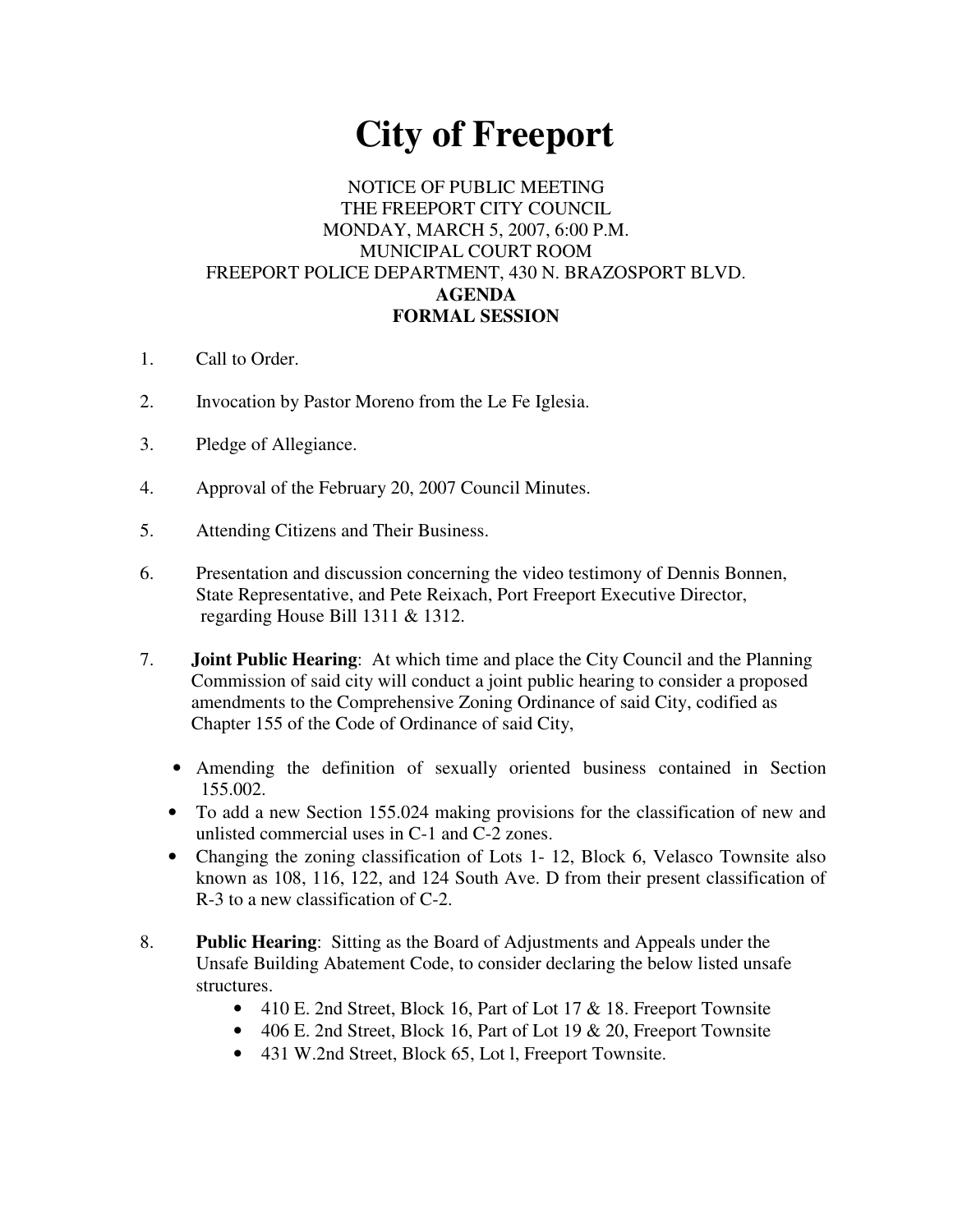- 9. Consideration of the approval of Resolution No. 2007-2134 calling for two Public Hearing on proposed annexation of 122 acres of land adjoing the existing bridge Harbor Subdivsion and fronting on the Gulf Intracoastal Waterway.
- 10. Consideration of the approval of setting a date for a joint public hearing with the Planning Commission to consider rezoning Lots 10, 11, 12 and 13-16, known as 10 Kingfish Lane, Bridge Harbor Subdivision from C-2 to W-2.
- 11. Consideration of the approval of signing a replat of Block 178, Lots l-6 Avalon Subdivision, Freeport, Texas known as 1741-1761 West 4th Street, approved by the Planning Commission on 3/5/07.
- 12. Consideration of the approval of setting a date for rebidding a deck for RiverPlace project.
- 13. Consideration of the approval of Resolution No. 2007-2135 authorizing execution and attestation by Mayor and City Secretary of a quit claim the City of Freeport's interest in a 2.01 acres tract out of Block 58, of the Freeport Townsite and out of a closed portion of Oak Street in the City of Freeport, Brazoria, County, Texas.
- 14. Consideration of the approval of closing the right-of-way easement at Abstract 62, in Tracts 520 and 521.
- 15. Consideration of the approval of Ordinance No. 2007-2156, amending Ordinance No. 2007-2151calling the Annual General Election to change the facility of early voting to the Freeport Library, 410 Brazosport Blvd., Freeport, Texas.

Elected Official Report

### W**ork Session**

- A. Administration Report
- B. Discussion concerning creating a Historical District Overlay downtown.
- C. Discussion considering amending Section 113.01 and 133.02 of Code of Ordinances as recommended by the Planning Commission.